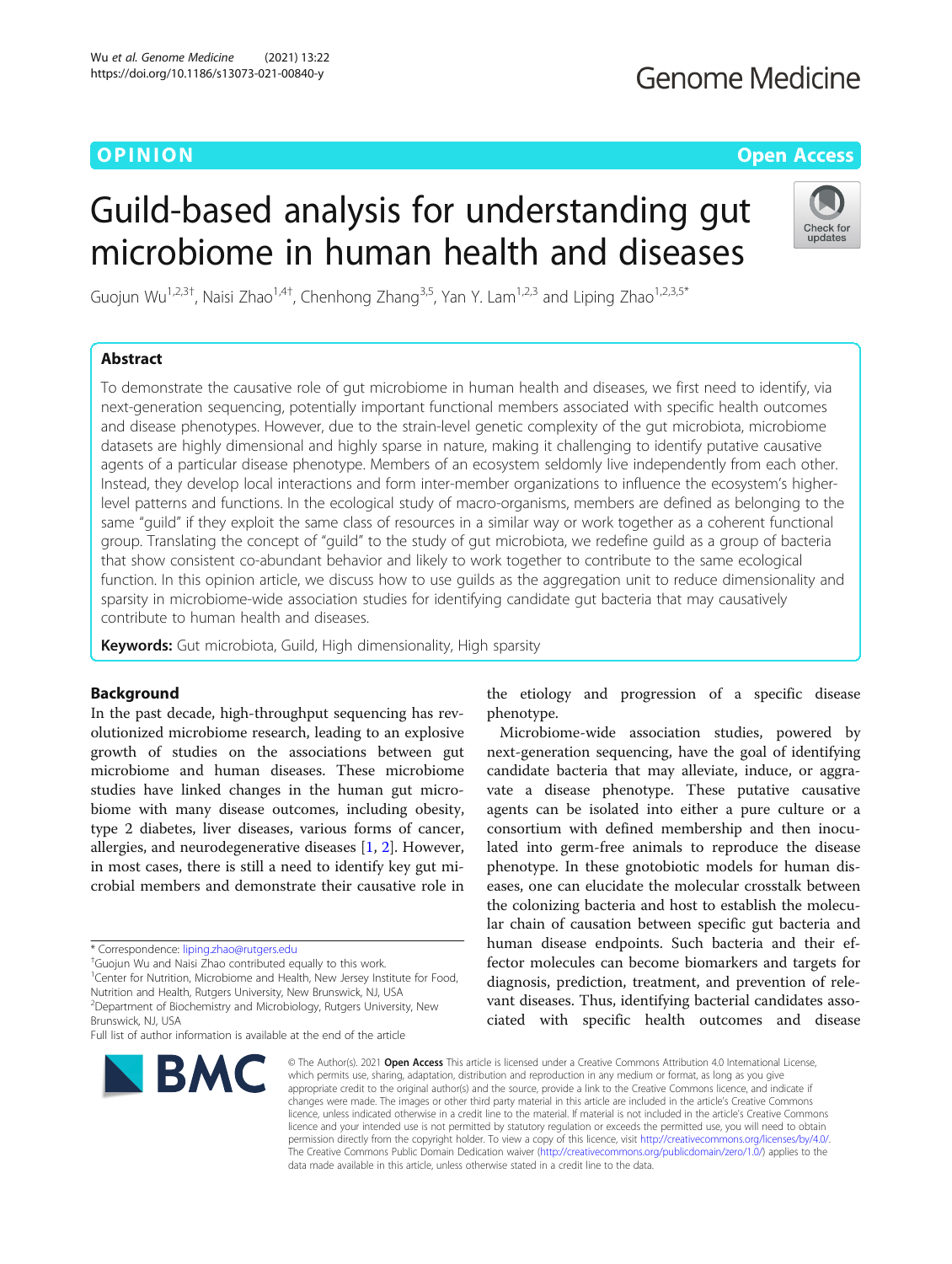phenotypes is the first step for demonstrating the causative role of gut microbiome in human diseases.

However, due to the complexity and diversity of human gut microbiota, microbiome datasets are highly dimensional, low rank, and highly sparse in nature, making it very challenging to identify putative causative agents of a particular disease phenotype. High dimensionality and low rank refer to a large number of variables for a smaller number of samples. While in a highly sparse dataset, many variables are zeros in most samples. These two characteristics of microbiome dataset are primarily a consequence of the high strain-level diversity of the human microbiome. Strains refer to populations that are the non-dividable and basic building blocks in microbial ecosystems, often recognized by isolation or sequencing [\[3](#page-10-0)]. The human gut microbiota has been shown to have an exceedingly high strain-level diversity among individuals. For instance, based on the 1590 gut metagenomic samples from nine human-associated datasets, Truong et al. [\[4\]](#page-10-0) found that, on average, only 35.31% species were shared between two unrelated individuals. Even among individuals whose guts were colonized by the same species, only 3.67% of the strains were common [\[4](#page-10-0)].

When the dimension of a highly sparse microbiome dataset increases, it becomes substantially more difficult to identify patterns relevant to specific health outcomes and disease phenotypes. At present, two customary approaches, a taxon-based method and a gene-centric method, are frequently used to reduce the dimensionality and sparsity of a microbiome dataset. While the current popular methods effectively reduce data dimensionality and sparsity, they often heavily depend on prior knowledge and aggregate bacterial members into functionally heterogeneous groups, thus often leading to controversial results. Here we propose a more ecologically relevant aggregation method that collapses individual microbiome members into ecological functional units, namely "guilds," providing a more ecologically sound approach for the search of putative causative agents to human disease phenotypes in the gut microbiota.

### Microbiome analysis pitfalls in taxon-based analysis

Currently, a common strategy for reducing dimensionality is to collapse bacterial strains based on nearest neighbor taxonomy [\[5](#page-10-0), [6\]](#page-10-0), which assigns a microbiome sequence to a taxon if the sequence's similarity to a known bacterium passes a certain threshold. The higher the taxon level bacteria are collapsed into, the lower dimensionality and sparsity one can achieve. Such analysis has been commonly used in microbiome-wide association studies  $[7-10]$  $[7-10]$  $[7-10]$  $[7-10]$ , in which sequences representing individual microbial populations are collapsed into different taxonomic levels from "species," "genus,"

"family," all the way up to "phylum." However, correlating these taxa with disease phenotypes to derive microbiome biomarkers can often lead to controversial results.

For example, in the study of gut microbiome and obesity, collapsing data to "phylum" level had generated a decade-long debate over controversial results of the relationship between obesity and the ratio of phyla Firmicutes/Bacteroidetes (F/B ratio) [\[11](#page-10-0), [12\]](#page-10-0). Many studies showed that the F/B ratio was positively associated with obesity, while other studies found no such relationship or even an opposite trend [[13](#page-10-0)–[15](#page-10-0)]. Two meta-analyses [[9,](#page-10-0) [16\]](#page-10-0), based on datasets from 11 studies, concluded that there was no consistent difference in F/B ratio between non-obese and obese individuals. It became apparent that while numerous differences existed at finer resolutions between the lean and obese human gut microbiota, these differences were not observed at higher taxonomic levels such as phylum [\[16](#page-10-0)]. Even at the lowest taxonomy level—"species" similar conflicting findings in microbial signatures of the same disease have been reported, e.g., the substantial controversy regarding the abundance of *Escherichia coli* in the colonic mucosa of ulcerative colitis patients [\[17](#page-10-0)].

One potential cause for such controversial, sometimes spurious and misleading results from the taxon-based analysis is the assumption that all members in the same taxon have the same relationship with a particular disease phenotype. While in reality, bacterial strains in the same taxonomic group have been found to vary in their relationships with the host bio-clinical parameters, suggesting that they each may have a distinct impact on host health [\[18](#page-10-0), [19](#page-10-0)]. By definition, a bacterial species is the collection of "strains with approximately 70% or greater DNA-DNA relatedness" [\[20\]](#page-10-0). For years, species identification and classification were conducted by DNA-DNA hybridization following this definition. When DNA sequencing became widely available, microbiologists found that the 70% DNA-DNA hybridization value recommended for species identification corresponded to 95% average nucleotide identity (ANI) and 69% conserved DNA [[21\]](#page-10-0). At present, species identification can be done by genomic sequencing. Members (strains) in the same bacterial species should have higher than 70% genomic homology (95% ANI), roughly equivalent to 97% homology between 16S rRNA genes. This standard means that some species could be more genetically heterogeneous than others and that two strains belonging to the same bacterial species could have up to 30% difference in their genomic makeup. Due to this high genetic diversity within a species, strains in the same species can show contrasting phenotypes, e.g., virulent or nonvirulent, positively or negatively responding to high fiber supplementation [\[22](#page-10-0)]. This strain-level genetic and functional diversity is critical to understanding the host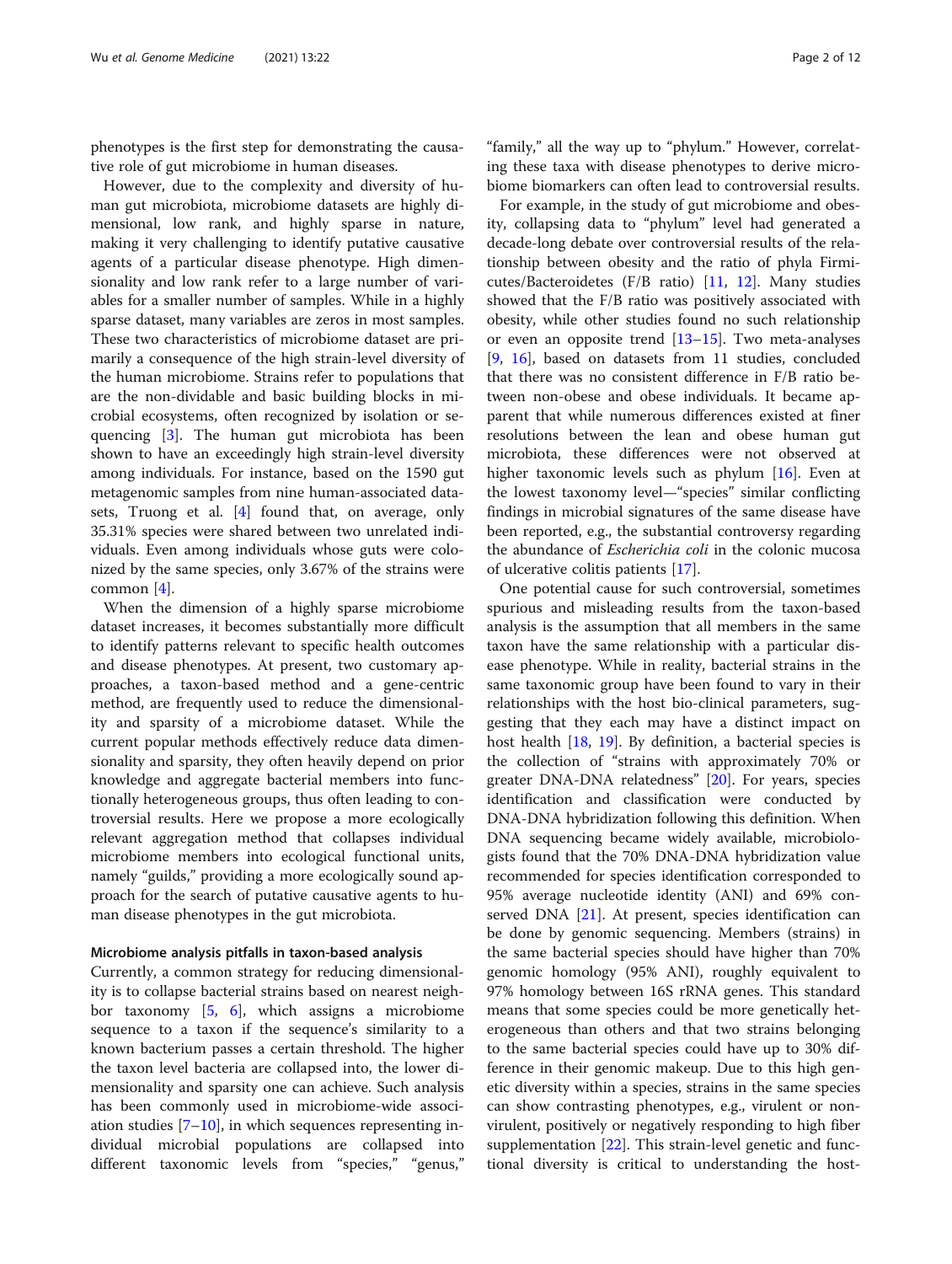bacteria symbiosis in health and diseases. For example, the variation in the capsular polysaccharide biosynthesis loci in Bacteroides thetaiotaomicron strains contributed to their fitness in the host gut  $[23]$  $[23]$  $[23]$ , and the difference between Bifidobacterium breve strains in their ability to utilize carbon source is key to their adoption in the gut ecosystem [[24\]](#page-10-0). If members in a taxon have opposite associations with the same disease phenotype, lumping them into one taxon variable will produce a null or a spurious correlation with the disease phenotype.

Another critical limitation of taxon-based analysis is that it often excludes novel bacteria from disease association studies. At present, the generally used practice in taxon-based analysis is assigning bacterial DNA sequence taxonomic names based on their similarity to the nearest neighbor recorded in a reference database [[5,](#page-10-0) [6](#page-10-0)]. In this practice, one will categorize all sequences that do not meet the similarity cut-off to sequences with known taxonomy as unclassified, and in most cases, unclassified sequences will be left out of the subsequent taxon-based data analysis. This practice limits analysis of microbiome data to what is known and available in existing databases.

### Microbiome analysis pitfalls in gene-centric analysis

Compared with target region sequencing, e.g., hypervariable regions in the 16S rRNA gene, shotgun metagenomics reveals all genetic information from the gut microbial ecosystem. It provides us with more comprehensive and in-depth insights into the gut microbiota in a high-throughput manner. Due to the large amount of genetic information of the gut microbiome and limitation of the current sequencing capacity, deep sequencing with short reads is most commonly used in metagenomic studies. The raw data obtained from metagenomic sequencing is usually composed of tens of millions of 100–150 bp short reads per sample. The short reads are then ordered and merged into longer genetic fragments (contigs) using various strategies, such as a form of de Bruijin graph based on the k-mer frequency pattern of reads [\[25](#page-10-0)]. Recent advances in assembly algorithms and related methodologies have significantly improved the accuracy and efficiency of metagenomic assembly [\[26\]](#page-10-0). Individual genes identified via reads assembly and de novo prediction [\[27](#page-10-0)–[29\]](#page-10-0) are the basic units with biologically relevant information for assembly-based metagenomics. The non-redundant gut microbial gene catalog constructed in human metagenomic studies typically contains millions of genes from a few hundreds of samples, once again leading to the problem of high dimensionality and sparsity.

To reduce data dimensionality and sparsity, one often uses functional annotation of the predicted genes to aggregate individual genes into orthology groups, modules, and pathways incorporated in various tools [\[30](#page-10-0)–[33\]](#page-10-0) and applied in many studies  $[34-36]$  $[34-36]$  $[34-36]$  $[34-36]$  $[34-36]$ . This type of aggregation relies on existing databases to reduce dimensionality. For example, pathway analysis characterizes microbial functions based on pathway enrichment; it reduces data dimensionality and sparsity via assigning millions of individual genes into hundreds of pathways in a community-wide manner using databases such as KEGG [[37\]](#page-10-0) and MetaCyc [\[38](#page-10-0)], and subsequently identify the pathways that are relevant to host phenotypes. However, due to the limitation of current reference databases and annotation methods, many genes are annotated as unknown function/hypothetical proteins. For instance, 54% of the 17 million genes in KEGG cannot be annotated with KO (KEGG Orthology) number [\[39](#page-10-0)], and only 41.1% are annotated on KO and 60.4% annotated on eggNOG (evolutionary genealogy of genes: Nonsupervised Orthologous Groups) in the IGC [\[40\]](#page-10-0), an integrated catalog of reference genes in the human gut microbiome based on 1267 samples. Thus, analysis at the KO or eggNOG level could exclude around half of the genes. Overlooking these novel genes will lead to incomplete or spurious findings on the gut microbiome's role in human health and diseases.

Gene-centric analysis also overlooks the important reality that genes contributing to the same function may come from different bacterial carriers. Thus, these genes may show conflicting patterns of abundance change because their respective bacterial carriers may have distinct growth trajectories within a given environment. For example, in our study of patients with type 2 diabetes [\[41](#page-10-0)], a high-fiber dietary intervention increased the gut microbial community's capacity to produce butyrate, as evidenced by significantly higher fecal content of butyrate after 28 days of intervention. Associated with this increase was a significant increase in the community-wide abundance of the terminal gene but in the production pathway of butyrate. However, among the 30 prevalent bacterial strains that harbored the butyrate-producing pathway, only five strains were selectively promoted by the high-fiber diet, and these five were likely to be the main drivers of butyrate production. This finding suggests that strains possessing the same pathway may differ in their contribution to the community-wide expression of that pathway function. Gene-centric microbiome analysis overlooks this fact and may confound our understanding of gut microbiota-host interactions.

# Ecological guilds as units for microbiome data reduction

Members of an ecosystem seldomly live independently from each other; instead, they develop local interactions and form inter-member organizations to influence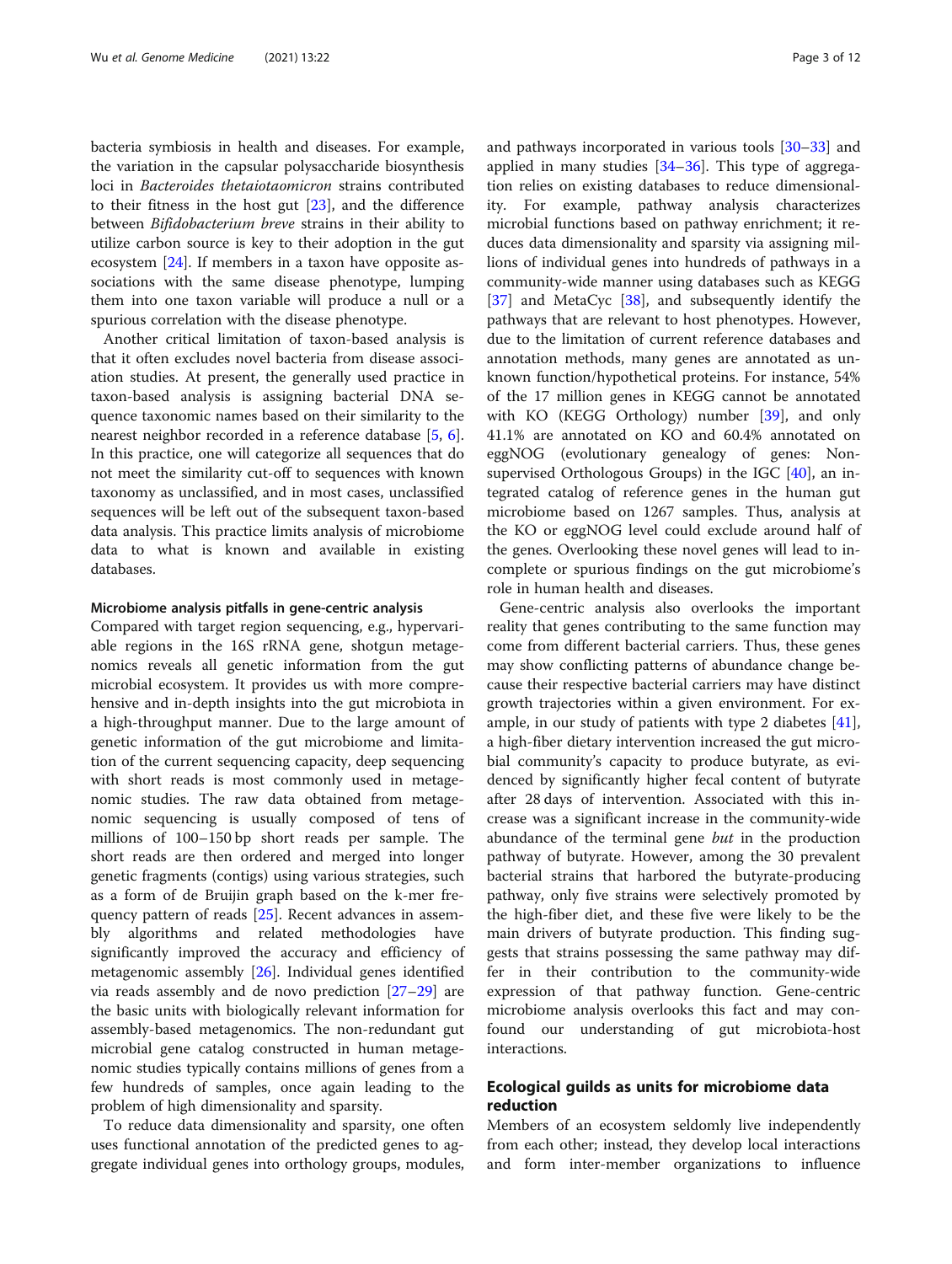higher-level patterns and functions of the ecosystem [[42\]](#page-10-0). In macro-ecology, an important form of intermember organization is called "guild," a term initially coined to represent "a group of species that exploit the same class of environmental resources in a similar way" [[43\]](#page-10-0). Later, guilds became synonymous with "functional" groups," and members of the same guild also encompass those who perform similar functions within a community [[43\]](#page-10-0). In this context of "guild" definitions, members of a guild tend to exhibit co-abundance patterns by thriving or declining together without regard to their taxonomic positions whenever resources become available or depleted.

Like macro-ecosystems, e.g., a rain forest [[44](#page-10-0)], the human gut microbiome is a complex ecosystem, and patterns and functions of a complex ecosystem emerge from localized interactions among its individual components and inter-member organizations [[42,](#page-10-0) [45\]](#page-10-0). Grouping bacterial members into potential guilds and studying individual organisms' guild-level organization could help us understand the gut microbiota's structural and functional relationships and highlight the individual components that are key to system processes and functions. We see a value in translating the concept of guild from macro-ecology to the study of microorganisms because guild focuses on interactions among individual members of an ecosystem without regard to their taxonomic positions. In addition, grouping bacterial members into guilds acknowledges the possibility of different species possessing potential molecular mechanisms that effectively "bind" them together to perform a specific functional role in the gut ecosystem. An example of a possible molecular mechanism is how one bacterium could produce a metabolic product used by another as a nutrient in a syntrophic relationship. Such a molecular mechanism could lead to these bacteria consistently increasing or decreasing in abundance and working together to fulfill certain metabolic functions or be more ecologically competitive. We propose that members of the same bacterial guild [[46\]](#page-10-0) are likely to work together to exert ecological functions and show consistent coabundant behavior, which may be derived from exploiting the same resources in a similar way or possessing certain interactive molecular mechanisms.

The concept of guild has been used in various macroecological system studies, e.g., to explore the effects of environments on bird communities [\[47\]](#page-10-0) or the assemblage of fish  $[48]$  $[48]$ . However, it is important to note that the definition of guild membership is sometimes arbitrary in macro-ecology because it is impossible to study all species living in an ecosystem at once, nor it is possible to monitor every member of a bird or fish community over an extensive period to capture their coabundance patterns. In contrast, in the world of gut

microbiota, one could capture data on every detectable member of the gut ecosystem, using high-throughput sequencing and along sizable spatial and temporal gradients, thus making it possible to statistically describe coabundance patterns among all detectable members. This gives microbiome research the advantage to redefining guilds in the context of microbial ecosystems in a datadriven manner. The first step of partitioning potential guilds is to analyze bacterial abundance variations quantitatively. Whenever abundance data of genome markers (16S rRNA genes) or genomes are available, one could identify potential guilds by clustering co-abundance groups (CAGs) based on microorganisms' co-variation of abundance, i.e., all members of the same potential guild (CAG) are positively correlated in the context of abundance changes. Consequently, clustering bacterial genomes into CAGs based on their abundance correlations could be the most parsimonious first step to study guild-level organization in microbiome research. The second step of studying guild-level organization is to investigate the relationships between guilds and host phenotypes. One effective strategy is to correlate guild abundance changes with variations of host bio-clinical parameters. The abundance of guilds can be represented by the sum of its members' abundance since guild members have a concerted response to changes in the gut environment, e.g., increased availability of carbohydrates. Such correlation analysis can identify guilds into three categories: positively associated (potentially pathogenic), negatively associated (potentially beneficial), or have no association (potentially neutral) with disease phenotypes [[46\]](#page-10-0). In this manner, guild-based analysis can potentially recapitulate the ecological interaction network of key members of the gut microbiota [\[49](#page-10-0)] and their relationship with host phenotypes.

Guild-based analysis can be an ecologically relevant aggregation method for identifying bacterial functional groups while reducing dimensionality and sparsity in data analysis. The concept of co-abundance group (CAG) was first introduced to the human microbiome field by Claesson et al. in 2012 [\[50](#page-10-0)]. Claesson and colleagues clustered correlated genera into six CAGs and investigated the transition of the gut microbiota, comparing between healthy community-dwelling subjects and frail long-term care residents. However, they clustered taxonomic groups instead of unique bacterial genomes and did not explore potential relationships between CAGs and host phenotypes. Since then, the concept of co-abundance group or co-abundance network has been applied in several dozens of microbiota studies [\[51](#page-10-0)–[73\]](#page-11-0). Most of these studies [[51](#page-10-0)–[64](#page-11-0)], including Claesson et al. [\[50](#page-10-0)], first collapsed unique bacterial genomes into taxonomic units and then clustered taxonomic units into CAGs. The remaining publications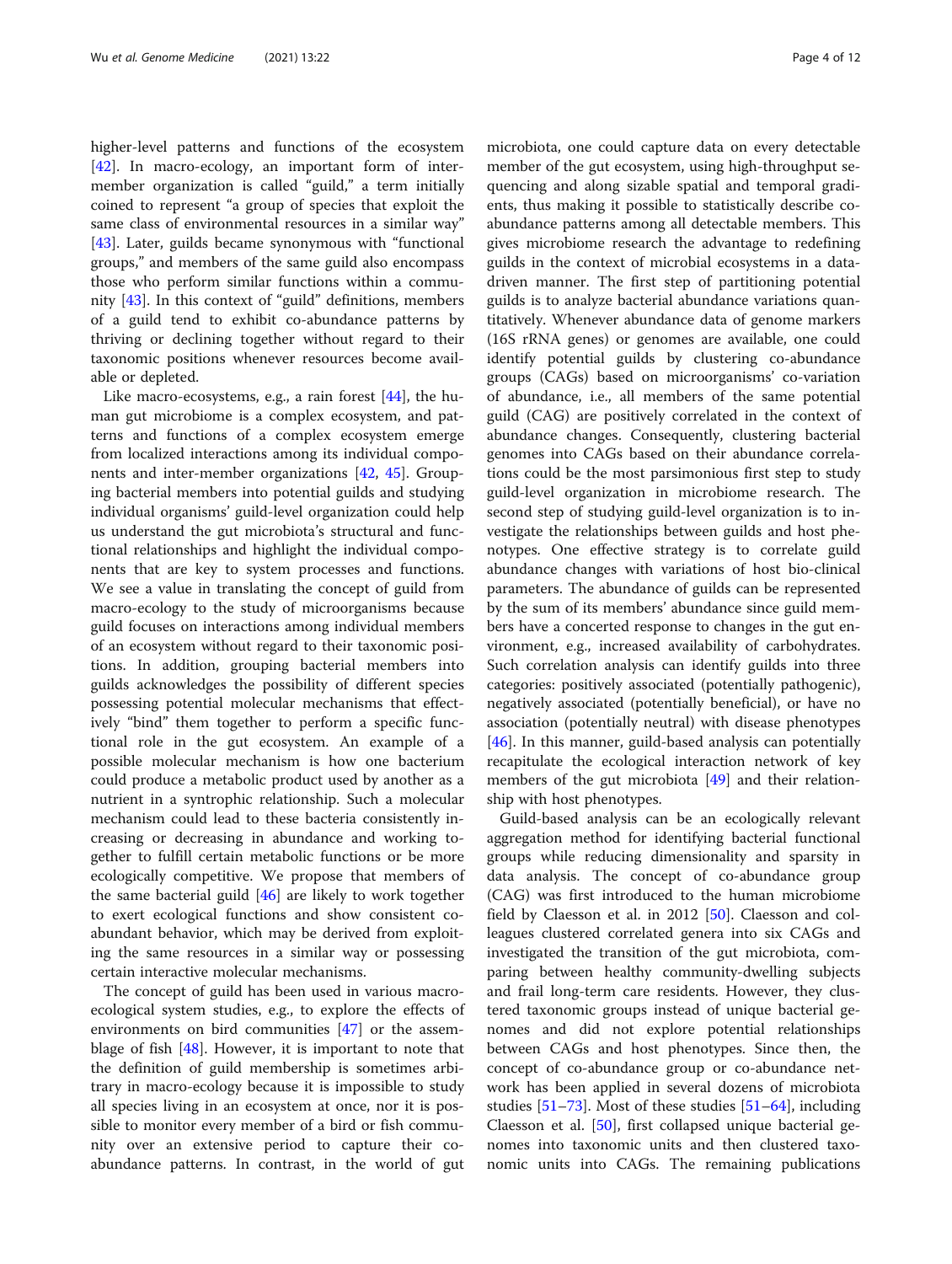[[65](#page-11-0)–[73](#page-11-0)] grouped unique genomes, operational taxonomic units (OTUs), or amplicon sequence variants (ASVs) into CAGs. However, these studies [[65](#page-11-0)–[73](#page-11-0)] did not treat CAGs as functional units nor directly investigated potential relationships between CAGs and host phenotypes. Though the concept of co-abundance analysis is not entirely new, our proposed strategy is different from previous work in two important aspects. First of all, we emphasize the importance of identifying CAGs at the highest resolution level possible (e.g., genome or strain in whole shotgun metagenome, OTU or ASV in 16S rRNA gene sequencing data), instead of analyzing co-abundant relationships at genus or higher taxon levels [[50](#page-10-0), [74](#page-11-0)]. Secondly, we treat CAGs as units with ecological functions (guilds) and directly explore their relationship with host phenotypes in down-stream analyses.

In practice, we suggest choosing suitable correlation methods based on specific dataset structures, such as the workflow proposed by Weisis et al. [[75\]](#page-11-0). How to compare and select the best correlation methods for different microbiome datasets is beyond the scope of this article. However, in the next two sections of this opinion article, we present two guild-based analysis examples using two different correlation methods to demonstrate the possibility of integrating various correlation methods into guild-based analysis. Specifically, we recommend a dichotomic and tree-based group identification method for partitioning potential guilds without presetting the number of groups. In brief, the correlation coefficients between two genomes, two OTUs, or two ASVs could then be converted into distance metrics (1- correlation coefficient) and clustered using the Ward clustering algorithm [[76\]](#page-11-0). From the top of the clustering tree, permutational multivariate analysis of variance (PERM ANOVA test) is used to sequentially determine whether any of the two clades are significantly different [\[50\]](#page-10-0). For example, if the clustering tree has two big clades (A and B) and each one has two small clades (C and D belonging to A, and E and F belonging to B), PERMANOVA will be used to test the two larger clades first. If they are significantly different, one can test the two smaller clades under each big clade separately. If there is no significant difference between the smaller clades (C vs. D, E vs. F), the clustering will stop here and conclude that there are two potential guilds (A and B). The method we described above only serves as one example of clustering stop. Many conditions can be adopted to optimize the clustering results. One essential issue to note is that a minimum of 25 samples is needed for a robust coabundance network analysis in microbiota studies [\[49](#page-10-0)]. Based on in silico stimulation work, Berry and Widder proposed several recommendations for applying coabundance network analysis in microbiota studies [\[49](#page-10-0)].

A larger sample size (> 25 samples) will increase sensitivity for identifying more robust co-occurrence events. Lastly, we acknowledge that several other algorithms, such as autoencoding neural nets [[77\]](#page-11-0), and algorithms based on Singular Value Decomposition (SVD) [\[78](#page-11-0)], could also be used to reduce the dimensionality. However, whether these mathematical methods reflect the biological reality of the microbiome community remains elusive. These methods often reconstruct the dataset variables into new analysis features, such as encoder layers or principal components, making it more challenging to interpret the original variables (in this case, the individual bacterial strains). And finally, various traditional (e.g., model-based) and modern clustering (e.g., spectral graph theory based) algorithm [\[79\]](#page-11-0) are also worth testing for the identification of guilds in future works.

#### Guild-based analysis for metagenomic datasets

We first applied the concept of guild in a clinical trial to understand the role of gut microbiota in body weight regulation of obese children [[46\]](#page-10-0). Genetically obese children with Prader-Willi syndrome (PWS) lost a significant amount of weight by consuming a diet enriched with non-digestible carbohydrates for 90 days. Fecal samples were collected at four time points (days 0, 30, 60, and 90) to track the associated gut microbiota changes [\[46](#page-10-0)] and deep metagenomic sequencing was performed on a total of 109 time series fecal samples (including two time point samples from a group of obese children with no genetic cause within the same intervention). 76.0  $\pm$  18.0 million (mean  $\pm$  s.d.) high-quality reads were obtained from each sample using the Illumina HiSeq platform. After de novo assembly with IDBA-UD [[80\]](#page-11-0), gene prediction with MetaGeneMark [[81\]](#page-11-0), and gene de-redundancy with CD-HIT [\[82\]](#page-11-0), we generated a nonredundant gut microbial gene catalog containing  $\sim 2$ million genes. The gene abundance matrix had a sparsity at 79% with more than 2 million dimensions (variables) for only 109 samples.

Instead of searching the existing database for closest neighbors, we binned non-redundant genes into draft genomes based on the fact that the abundances of two genes located on the same genomic DNA molecule will highly correlate with each other across multiple samples [[83\]](#page-11-0). A total of  $\sim$  28,000 draft genomes (including both low-quality and high-quality ones) were binned and identified using a "canopy-based" algorithm [[83\]](#page-11-0). Among all draft genomes, 376 had more than 700 genes and were identified as distinct bacterial genomes [\[83](#page-11-0)]. We further selected 161 genomes for subsequent analysis because they were shared by more than 20% of the samples and considered the prevalent gut bacteria. These selected genomes could be considered the predominant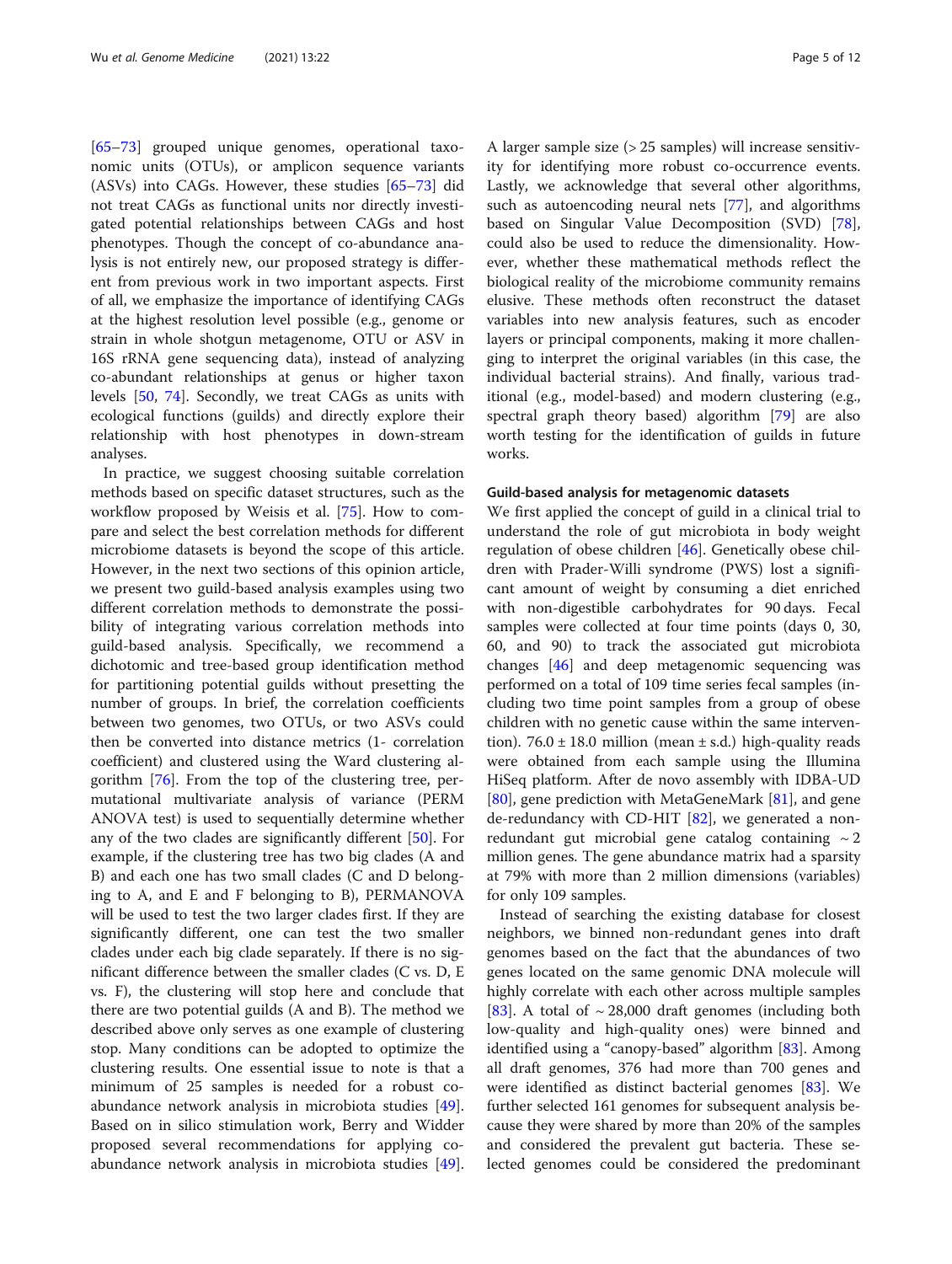members of the gut microbiota because, together, they accounted for more than 60% of the total metagenomic sequences. At this point, we reduced the dataset to 161 variables with a sparsity of 52%. Then we calculated bootstrapped Spearman correlation coefficient to determine the associations between these 161 genomes. After converting the correlations into correlation distance, we clustered the 161 genomes into 18 guilds using the Ward clustering algorithm [\[76](#page-11-0)]. At this point, the guild abundance matrix was further reduced to a sparsity of 16%. Here we showed that a significant reduction of matrix dimensionality and sparsity is possible when we moved from genes to genomes and genomes to guilds (Fig. 1).

Our PWS study explored the relationship between these 18 identified guilds and disease phenotypes: three guilds showed negative correlations while nine guilds showed positive correlations with at least one disease phenotype. This result suggests that the former three guilds could potentially be beneficial, while the other nine guilds may be pathogenic and detrimental. The remaining six guilds had no correlations with any host disease phenotypes, indicating that they might be commensals. In addition, after reducing the data



abundance matrix of these genes were zeros. These non-redundant microbial genes were further binned into ~28,000 draft genomes based on their abundance correlations across the 109 samples. In the corresponding abundance matrix of these draft genomes, 72% of values were zeros. We then selected 161 prevalent bacterial genomes, each with more than 700 bacterial genes and shared by more than 20% of the samples. In the corresponding abundance matrix of these 161 genomes, 52% of values were zeros. Eighteen guilds were identified by clustering these prevalent bacterial genomes. In the corresponding abundance matrix of these 18 guilds, 16% values were zeros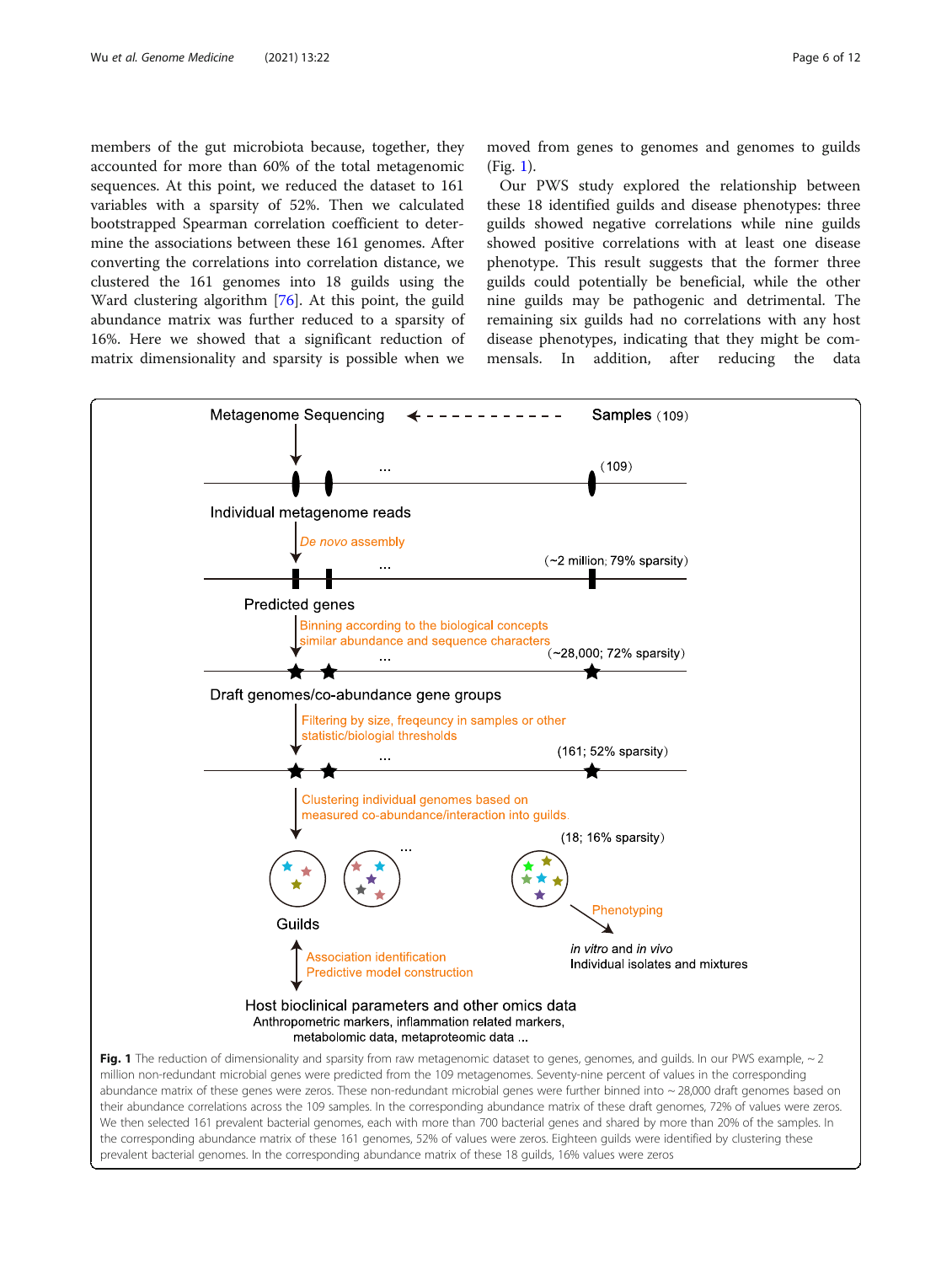dimensionality, the number of variables was smaller than the sample size, allowing us to apply conventional/classical statistical models for modeling and predictions. Using a linear mixed-effect model trained with the day 0 and day 30 datasets, we showed that the guilds at day 60 had a predicting capacity for the anthropometric markers at day 90 ( $R^2$  = 0.64,  $P$  = 0.0002 for body mass index;  $R^2 = 0.43$ ,  $P = 0.0054$  for hip circumference;  $R^2 =$ 0.55,  $P = 0.0010$  for waist circumference).

Interestingly, in our PWS study, none of the guilds we identified was taxonomically homogeneous. The nine genomes in guild #13 were from four different phyla (Firmicutes, Proteobacteria, Bacteroidetes, and Actinobacteria; Fig. 2a). Meanwhile, bacteria that belonged to the same taxon (e.g., species) were assigned to different guilds that responded differently to the intervention. For example, five high-quality draft genomes of Eubacterium eligens were found in three different guilds:

one positively responded, one negatively responded, and the third did not respond to the high-fiber intervention (Fig. 2b). Specifically, from day 0 to day 30, one E. eligens strain dramatically increased in abundance, while the other four showed a sharp or steady decrease (Fig. [3](#page-7-0)a). When these strains were collapsed at the species level, the abundance change of these five strains would have been added together and represented by the black line in Fig. [3b](#page-7-0). Such a process would have overlooked the different response patterns of these E. eligens strains to the intervention, leading us to a spurious conclusion that the abundance of these  $E$ . eligens strains consistently decreased over the course of the intervention (Fig. [3](#page-7-0)b). This observation indicates that taxa are functionally heterogenous and do not serve as a coherent functional unit for correlation analysis with host phenotypes even at the species level. This result again echoes the limitations of taxon-based analysis,



Fig. 2 The taxonomic heterogeneity of guilds identified in the PWS study. a This stacked bar plot shows the phylum assignment of genomes belonging to each guild. **b** This table presents the distribution of species across guilds. The numbers in the table represent the number of genomes belonging to each species found in each guild. For example, 5 different genomes of the Eubacterium eligens species were found in guild#1, guild#12, and guild#13. A blank entry means that no genome from this species was found in this guild. "Up" denotes the guilds increased after the intervention, while "Down" indicates the guilds decreased after the intervention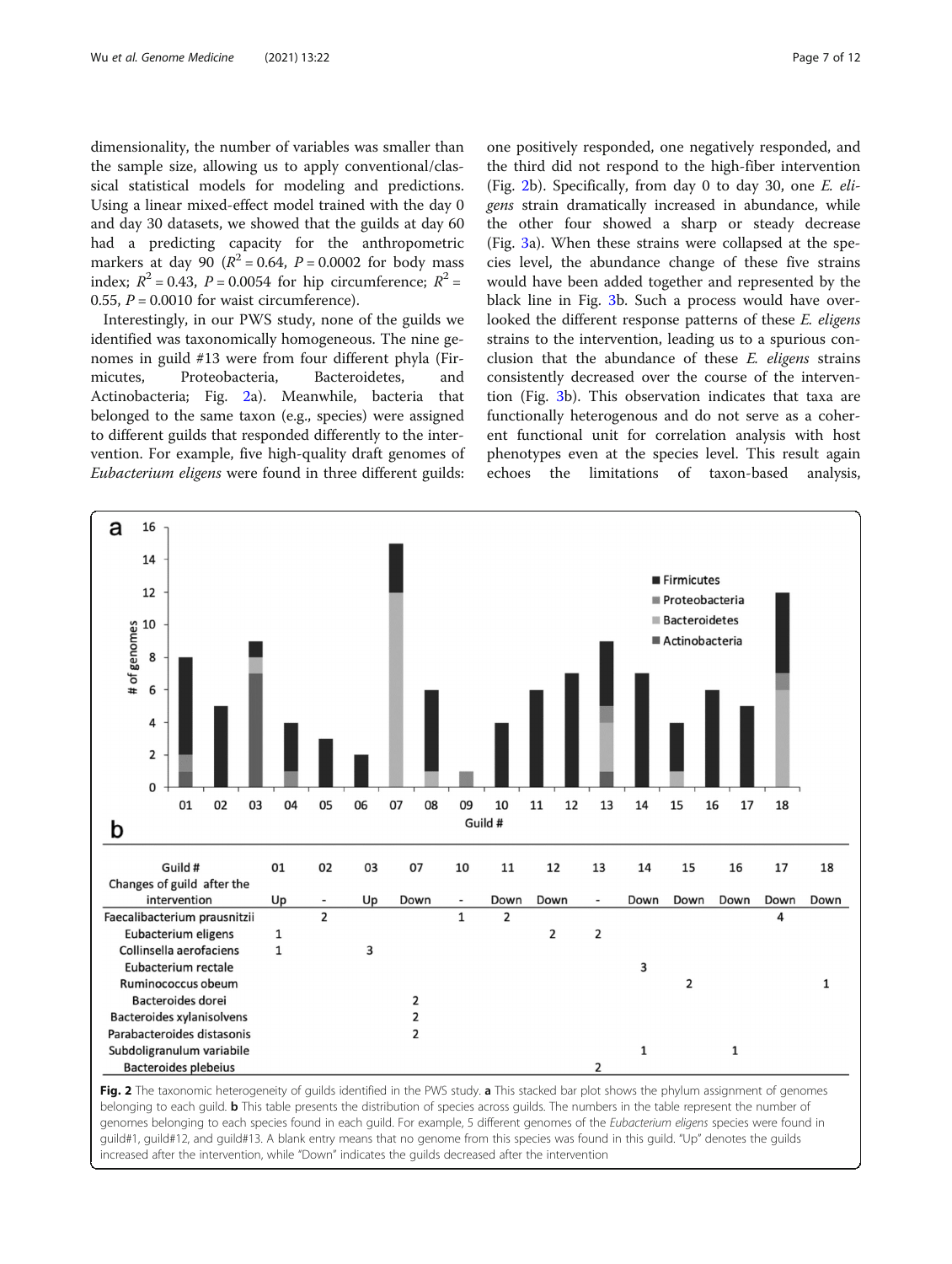<span id="page-7-0"></span>

each line in a and b represent the mean abundance (see S.E.M in Supplementary Table [1\)](#page-9-0)

suggesting that bacterial taxa (species to phyla) are functionally heterogeneous units. By contrast, guild-based analysis groups the E. eligens strains into three guilds and accurately captures all three types of response patterns to the intervention (Fig. 3b).

# Guild-based analysis for 16S rRNA gene data

Guild-based analysis is also applicable for microbiome studies based on 16S rRNA gene sequencing. Conventionally, after quality control, reads are clustered into OTUs with 97% similarity using UPARSE [\[84\]](#page-11-0) or other OTU picking methods. Recent advancement in the field is to perform denoising, which models and corrects sequencing amplicon errors, obtaining amplicon sequences variants (ASVs) with single-nucleotide resolution [\[85](#page-11-0)]. Studies can then identify guilds based on abundance correlations between OTUs/ASVs. Using a 16S rRNA gene V4 sequencing dataset from a study on green tea polyphenols, we found that the gut microbiome responded to polyphenols as guilds, and some guilds were associated with the polyphenols' effect on lowering blood glucose in db/db mice [[86\]](#page-11-0). In a series of studies on calorie restriction and gut microbiota, we applied the guildbased analysis to the 16S rRNA gene datasets. We identified a Lactobacillus murinus-dominated guild, which showed a positive correlation with lifespan and metabolic health and demonstrated a robust capacity to alleviate side-effects induced by a common chemotherapeutic agent [\[87](#page-11-0)–[89\]](#page-11-0).

In a study of patients with polycystic ovary syndrome (PCOS), 16S rRNA gene V3-V4 sequencing revealed the gut microbiome difference between PCOS patients and non-obese controls [[90\]](#page-11-0). Out of 567 OTUs identified in total, 225 OTUs were shared by at least 20% of the samples and further clustered into 23 different guilds based on their co-abundance correlations calculated using the SparCC approach [[91](#page-11-0)]. The abundance of these 23 guilds accounted for  $95.53 \pm 5.42\%$  of the total sequences. The abundance of nine guilds showed a significant difference between patients and controls. When correlated with 26 host clinical parameters, three guilds (guilds #1, #4, and #7) showed positive correlations with disease parameters, and five (guilds #10, #11, #12, #13, and #18) were negatively correlated [\[90](#page-11-0)].

We performed taxon-based analysis at the genus level using the same OTU profile to demonstrate the difference between guild-based and taxon-based methods. Among the 567 OTUs, 266 OTUs were annotated into 96 genera [[90\]](#page-11-0); 301 OTUs had no taxonomy annotation and were then excluded from subsequent analysis. We further narrowed the dataset to the 64 genera shared by more than 20% of the samples, a cut-off that was consistent with the guild-based analysis described above. These 64 genera, corresponding to 223 OTUs, accounted for  $81.77 \pm 7.5\%$  of the total sequences. Fourteen genera showed a significant difference between the groups. Six genera had negative correlations with disease phenotypes, and four had positive correlations (Fig. [4a](#page-8-0)).

In this PCOS study, the taxon-based analysis excluded nearly 20% of raw sequencing data, an indication that a substantial part of the sequencing data was novel and had no close neighbor at the genus level in the reference database. Although using a similar number of OTUs as the taxon-based method, guild-based analysis kept novel sequencing data intact and did not restrict the analysis dataset to OTUs known in a reference database. Furthermore, guild-based analysis and taxon-based analysis of this PCOS dataset showed critical differences between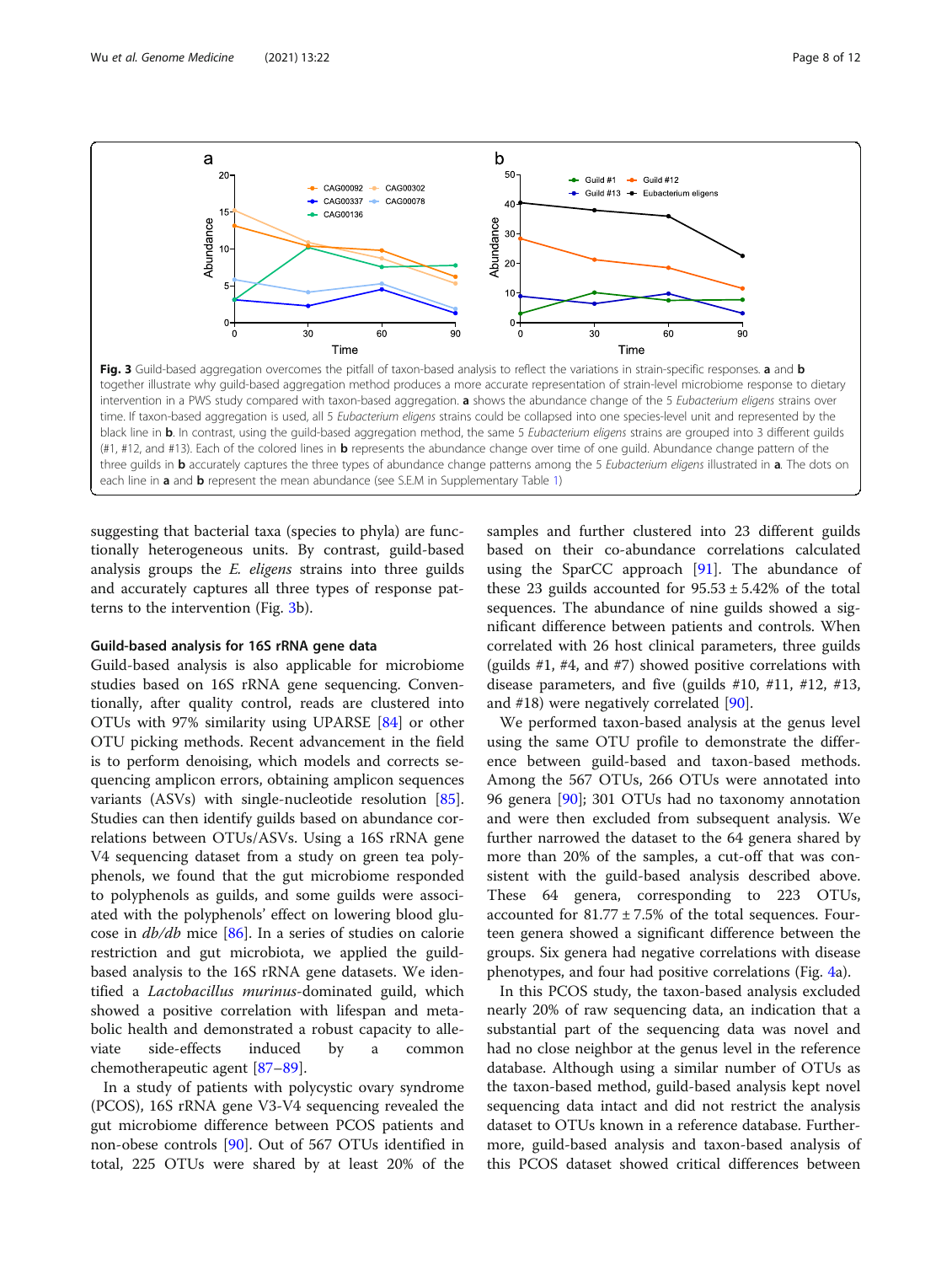<span id="page-8-0"></span>

belonged to a guild that was positively correlated with disease phenotype, while Bacteroides OTU7 and Bacteroides OTU63 belonged to a negatively correlated guild. Alistipes OTU200 belonged to a guild that was positively correlated with disease phenotype, and Alistipes OTU130 belonged to a guild that was negatively correlated with disease phenotype. **a** For leucocyte, neutrocyte, lymphocyte, and hirsutism,  $n = 46$ ; for the other parameters,  $n = 48$ . BMI, body mass index; WHR, waist hip ratio; FSH, follicular stimulating hormone; LH, luteinizing hormone; FPG, fasting plasma glucose; PPG, 2 h postprandial plasma glucose; FINS, fasting plasma insulin; P2hINS, 2 h postprandial plasma insulin; HbA1c, hemoglobin A1c; ALT, alanine aminotransferase; AST, aspartate transaminase; GGT, γ-glutamyltransferase; TCH, total cholesterol; TG, triglyceride; PYY, peptide YY; SDS, self-rating depression scale; SAS, self-rating anxiety scale.  $\mathbf{b}, \mathbf{c}$  CN, non-obese control group (n = 9); CO, obese control group  $(n = 6)$ ; PN, non-obese PCOS group ( $n = 12$ ); PO, obese PCOS group ( $n = 21$ )

their results on the potential role of specific OTUs in human health and disease phenotypes. First, there were discrepancies between results on Bacteroides from these two analysis strategies. A total of 13 prevalent OTUs were classified as Bacteroides. In taxon-based analysis, genus-level results showed positive correlations between Bacteroides genus and disease phenotypes (Fig. 4a), giving the impression that all OTUs in this genus may play a detrimental role in host health. Guild-based analysis clustered these 13 Bacteroides OTUs into seven different guilds. Specifically, Bacteroides OTU4 (classified into guild#1) showed a positive correlation with disease phenotype and were potentially detrimental, while Bacteroides OTU7 and Bacteroides OTU63 (both classified

into guild#18) showed a negative correlation and were potentially beneficial (Fig. 4b). This result suggests that the assumed positive correlations between all OTUs in the genus Bacteroides and disease phenotypes, derived from taxon-based analysis results, could mislead our understanding of the roles of members of Bacteroides in PCOS. Secondly, when OTUs were collapsed at the genus level, the genus Alistipes did not correlate with host clinical parameters. In contrast, using guild-based analysis, we classified all eight prevalent Alistipes OTUs into five different guilds. Interestingly, Alistipes OTU130 was classified into guild#12, a guild that showed a negative correlation with host clinical parameters, while Alistipes OTU200 was classified into guild#4, a guild that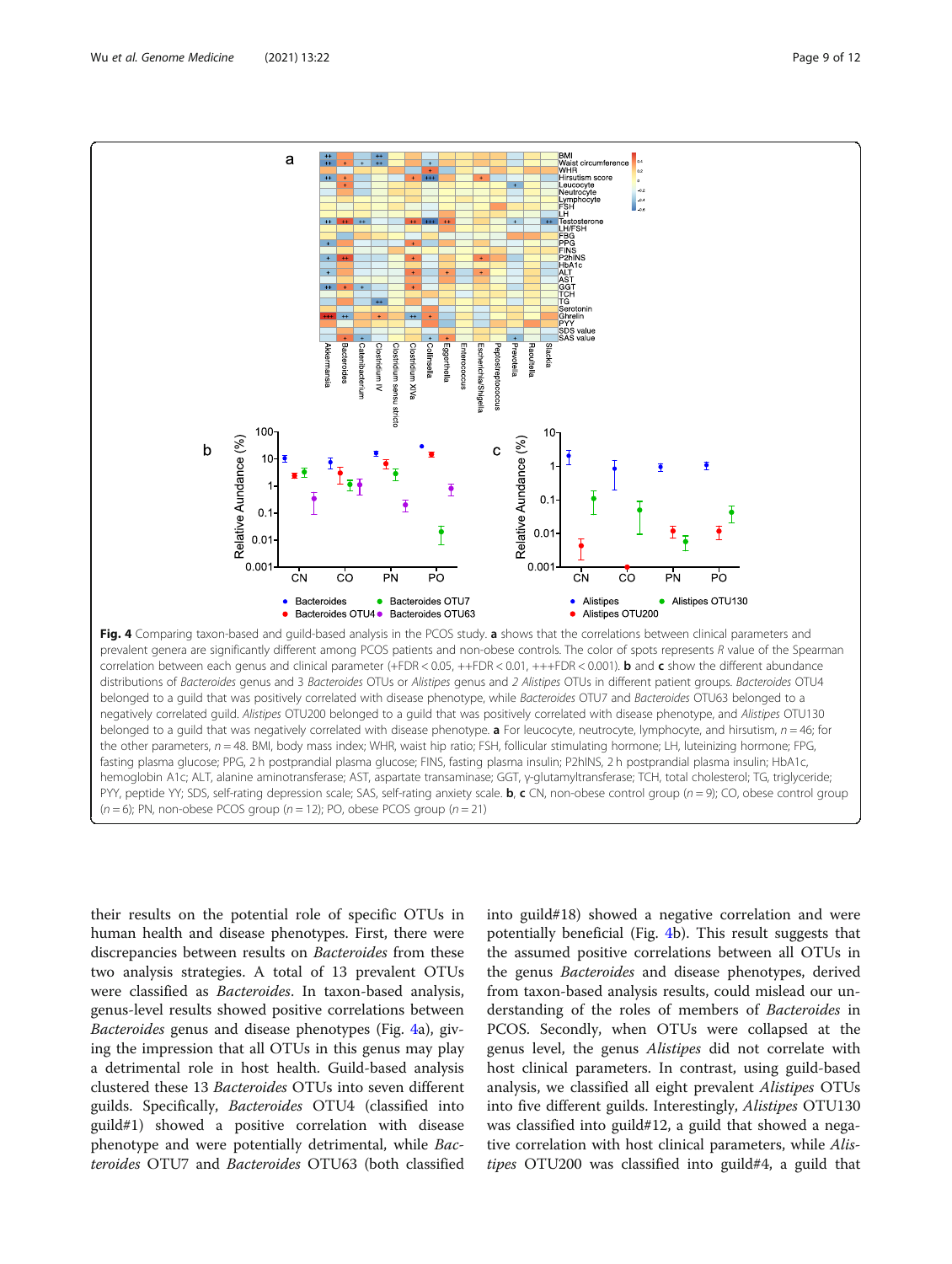<span id="page-9-0"></span>was positively correlated with disease phenotypes (Fig. [4](#page-8-0)c). This finding suggests that different members of the same genus may affect the host in an opposite manner, some (as part of a guild) are positively associated with the disease phenotype, while others are negatively associated. When all the OTUs are collapsed into the same genus and used as a single variable in the analysis, OTUs with opposite relationships with the same disease phenotype could cancel each other out, resulting in a genus-level result of no correlation with the disease phenotype. Thirdly, only one OTU was annotated as Akkermansia at the genus level in the PCOS dataset. In the taxon-based analysis, this Akkermansia OTU80 had significantly different abundance among the groups and showed negative correlations with the host phenotype. In the guild-based analysis, the Akkermansia OTU80 was clustered into a guild, which also had significantly different abundance among the groups and showed negative correlations with the host phenotype. In addition to identifying Akkermansia as a potentially beneficial bacterium to host health, guild-based analysis revealed that Akkermansia OTU80 was co-abundant with one Clostridium IV OTU236 and another 8 OTUs without annotation at the genus level (unclassified OTU318, OTU272, OTU281, OTU397, OTU303, OTU300, OTU398, and OTU328). These findings suggest that the beneficial role of this Akkermansia OTU may require interactions with other bacteria [[92](#page-11-0)]. Thus, guild-based analysis provides a complete picture of the ecological interactions between OTUs relevant to host health.

# Conclusions

The guild-based analysis we proposed here is a reference database independent and ecologically meaningful way for data aggregation that may lead to dissection of ecologically meaningful functional groups and identification of putative causative members of gut microbiota to specific disease phenotypes. This strategy overcomes two primary pitfalls of conventional taxon-based and genecentric approach: (1) combining bacteria or genes that may have opposite relations with human health or diseases into new spurious variables and (2) focusing on bacteria or genes that are similar enough to those known in existing reference databases while ignoring the unknown and novel ones. Aggregating the microbial populations (strains) into guilds, or new variables that consider the ecological interactions between the microbiota members, will facilitate pattern recognition between microbiome and host phenotype or other metadata. It is pivotal for the microbiome research field to build new analytical methods or use existing methods, such as metabolic network reconstruction and modeling  $[93]$  $[93]$  or reverse ecology  $[94-96]$  $[94-96]$  $[94-96]$ , to understand why and how guild members, especially those significantly correlated with host phenotypes, work together. Such investigation should eventually guide the isolation of bacterial strains as a consortium (functional groups) rather than single isolates. In mechanistic studies, these recognized patterns and isolates can help identify key functional gut bacteria contributing to human health and diseases causatively [\[97\]](#page-11-0). Guild-based analysis may create a paradigm shift towards an ecologically meaningful approach for understanding the relationship between the gut microbiome and human health.

#### Supplementary Information

The online version contains supplementary material available at [https://doi.](https://doi.org/10.1186/s13073-021-00840-y) [org/10.1186/s13073-021-00840-y](https://doi.org/10.1186/s13073-021-00840-y).

Additional file 1: Supplementary Table 1. The abundance of individual *Fubacterium eligens* strains, and that of the species and quilds presented in Fig. 3. The data were reported as Mean (S.E.M).

#### Acknowledgements

We thank Rui Liu and Xuejiao Wang for providing the dataset of the PCOS study.

#### Authors' contributions

All authors made substantial contribution to the conception and drafting of the manuscript. All authors read and approved the final manuscript.

#### Funding

Not applicable

#### Availability of data and materials

All data analyzed as a part of this study is previously published.

#### Ethics approval and consent to participate

Not applicable

#### Consent for publication

Not applicable

#### Competing interests

Liping Zhao is a co-founder of Notitia Biotechnologies. The remaining authors declare no competing interests.

#### Author details

<sup>1</sup> Center for Nutrition, Microbiome and Health, New Jersey Institute for Food Nutrition and Health, Rutgers University, New Brunswick, NJ, USA. <sup>2</sup>Department of Biochemistry and Microbiology, Rutgers University, New Brunswick, NJ, USA. <sup>3</sup>Rutgers-Jiaotong Joint Laboratory for Microbiome and Human Health, New Brunswick, NJ, USA. <sup>4</sup>Department of Public Health and Community Medicine, School of Medicine, Tufts University, Medford, MA, USA. <sup>5</sup>State Key Laboratory of Microbial Metabolism, Ministry of Education Laboratory of Systems Biomedicine, Shanghai Jiao Tong University, Shanghai, China.

#### Received: 9 December 2019 Accepted: 26 January 2021 Published online: 09 February 2021

#### References

- 1. Clemente JC, Ursell LK, Parfrey LW, Knight R. The impact of the gut microbiota on human health: an integrative view. Cell. 2012;148:1258–70. <https://doi.org/10.1016/j.cell.2012.01.035>.
- 2. Wang J, Jia H. Metagenome-wide association studies: fine-mining the microbiome. Nat Rev Microbiol. 2016;14:508–22. [https://doi.org/10.1038/](https://doi.org/10.1038/nrmicro.2016.83) [nrmicro.2016.83.](https://doi.org/10.1038/nrmicro.2016.83)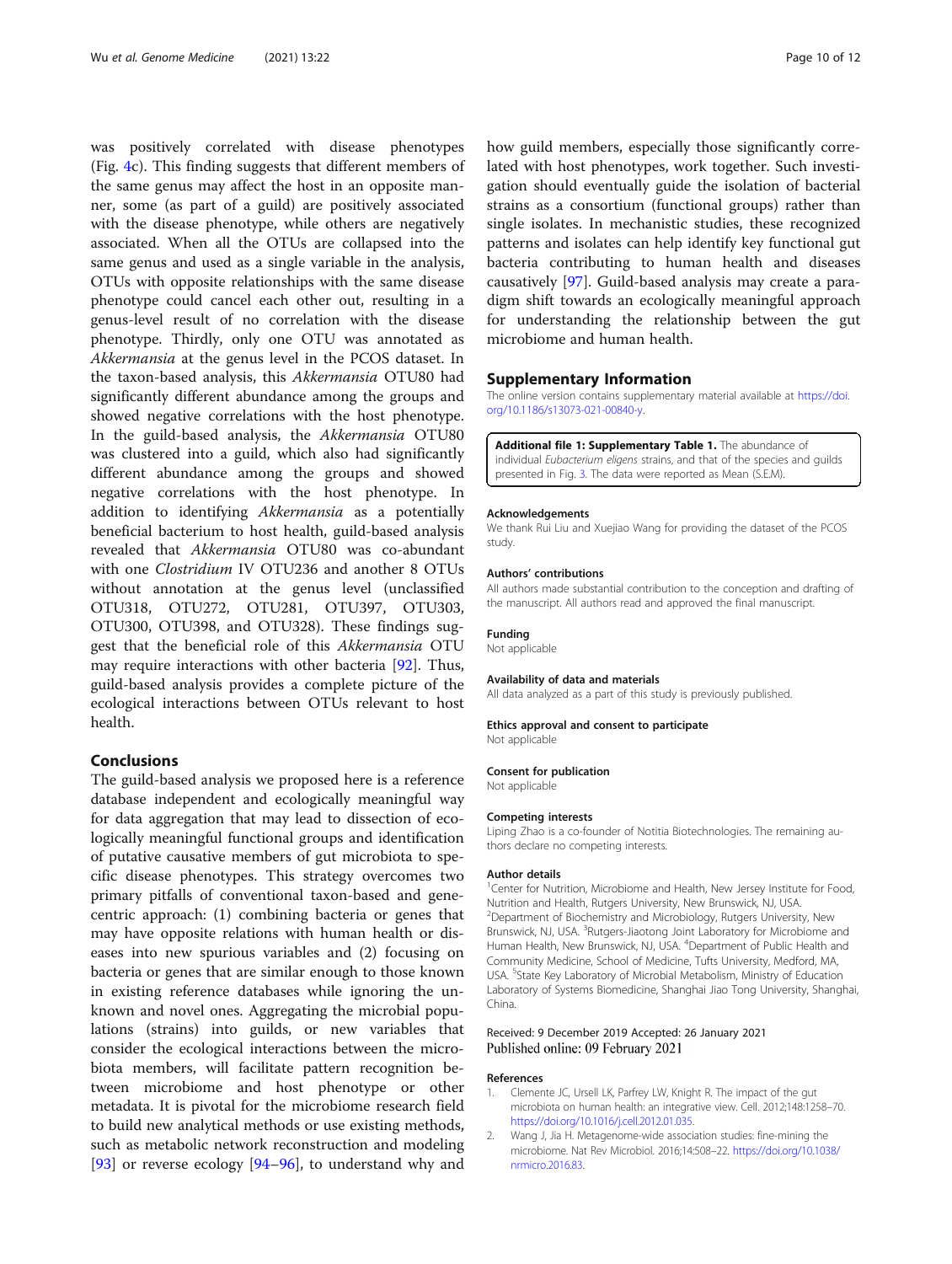- <span id="page-10-0"></span>3. Madigan MT, Clark, DP, Stahl D, Martinko JM. Brock biology of microorganisms 13th edition. San Francisco: Benjamin Cummings; 2010.
- 4. Truong DT, Tett A, Pasolli E, Huttenhower C, Segata N. Microbial strain-level population structure and genetic diversity from metagenomes. Genome Res. 2017;27:626–38. [https://doi.org/10.1101/gr.216242.116.](https://doi.org/10.1101/gr.216242.116)
- 5. Bokulich NA, et al. Optimizing taxonomic classification of marker-gene amplicon sequences with QIIME 2's q2-feature-classifier plugin. Microbiome. 2018;6:90.
- 6. Wang Q, Garrity GM, Tiedje JM, Cole JR. Naive Bayesian classifier for rapid assignment of rRNA sequences into the new bacterial taxonomy. Appl Environ Microbiol. 2007;73:5261–7.
- 7. Lynch SV, Pedersen O. The human intestinal microbiome in health and disease. N Engl J Med. 2016;375:2369–79.
- 8. Gilbert JA, et al. Microbiome-wide association studies link dynamic microbial consortia to disease. Nature. 2016;535:94–103.
- 9. Sze MA, Schloss PD. Looking for a signal in the noise: revisiting obesity and the microbiome. MBio. 2016;7:e01018–6. [https://doi.org/10.1128/mBio.01018-16.](https://doi.org/10.1128/mBio.01018-16)
- 10. Surana NK, Kasper DL. Deciphering the tête-à-tête between the microbiota and the immune system. J Clin Invest. 2014;124:4197–203.
- 11. Ley RE, et al. Obesity alters gut microbial ecology. Proc Natl Acad Sci U S A. 2005;102:11070–5. <https://doi.org/10.1073/pnas.0504978102>.
- 12. Turnbaugh PJ, et al. A core gut microbiome in obese and lean twins. Nature. 2009;457:480–4. <https://doi.org/10.1038/nature07540>.
- 13. Duncan SH, et al. Human colonic microbiota associated with diet, obesity and weight loss. Int J Obes. 2008;32:1720–4. [https://doi.org/10.1038/ijo.2008.155.](https://doi.org/10.1038/ijo.2008.155)
- Schwiertz A, et al. Microbiota and SCFA in lean and overweight healthy subjects. Obesity. 2010;18:190–5. <https://doi.org/10.1038/oby.2009.167>.
- 15. Zhao L. The gut microbiota and obesity: from correlation to causality. Nat Rev Microbiol. 2013;11:639–47. [https://doi.org/10.1038/nrmicro3089.](https://doi.org/10.1038/nrmicro3089)
- 16. Walters WA, Xu Z, Knight R. Meta-analyses of human gut microbes associated with obesity and IBD. FEBS Lett. 2014;588:4223–33. [https://doi.](https://doi.org/10.1016/j.febslet.2014.09.039) [org/10.1016/j.febslet.2014.09.039.](https://doi.org/10.1016/j.febslet.2014.09.039)
- 17. Martinez-Medina M, Garcia-Gil LJ. Escherichia coli in chronic inflammatory bowel diseases: an update on adherent invasive Escherichia coli pathogenicity. World J Gastrointest Pathophysiol. 2014;5:213–27. [https://doi.](https://doi.org/10.4291/wjgp.v5.i3.213) [org/10.4291/wjgp.v5.i3.213.](https://doi.org/10.4291/wjgp.v5.i3.213)
- 18. Wu G, et al. Genomic microdiversity of Bifidobacterium pseudocatenulatum underlying differential strain-level responses to dietary carbohydrate intervention. mBio. 2017;8. <https://doi.org/10.1128/mBio.02348-16>.
- 19. Qiao Y, et al. Effects of different Lactobacillus reuteri on inflammatory and fat storage in high-fat diet-induced obesity mice model. J Funct Foods. 2015;14:424–34. [https://doi.org/10.1016/j.jff.2015.02.013.](https://doi.org/10.1016/j.jff.2015.02.013)
- 20. Wayne L, et al. Report of the ad hoc committee on reconciliation of approaches to bacterial systematics. Int J Syst Evol Microbiol. 1987;37:463–4.
- 21. Goris J, et al. DNA–DNA hybridization values and their relationship to wholegenome sequence similarities. Int J Syst Evol Microbiol. 2007;57:81–91.
- 22. Zhang C, Zhao L. Strain-level dissection of the contribution of the gut microbiome to human metabolic disease. Genome Med. 2016;8:41. [https://](https://doi.org/10.1186/s13073-016-0304-1) [doi.org/10.1186/s13073-016-0304-1](https://doi.org/10.1186/s13073-016-0304-1).
- 23. Wu M, et al. Genetic determinants of in vivo fitness and diet responsiveness in multiple human gut Bacteroides. Science. 2015;350:aac5992. [https://doi.](https://doi.org/10.1126/science.aac5992) [org/10.1126/science.aac5992](https://doi.org/10.1126/science.aac5992).
- 24. Bottacini F, et al. Comparative genomics of the Bifidobacterium breve taxon. BMC Genomics. 2014;15:170. [https://doi.org/10.1186/1471-2164-15-170.](https://doi.org/10.1186/1471-2164-15-170)
- Miller JR, Koren S, Sutton G. Assembly algorithms for next-generation sequencing data. Genomics. 2010;95:315–27. [https://doi.org/10.1016/j.ygeno.2010.03.001.](https://doi.org/10.1016/j.ygeno.2010.03.001)
- 26. Sangwan N, Xia F, Gilbert JA. Recovering complete and draft population genomes from metagenome datasets. Microbiome. 2016;4:8. [https://doi.org/](https://doi.org/10.1186/s40168-016-0154-5) [10.1186/s40168-016-0154-5.](https://doi.org/10.1186/s40168-016-0154-5)
- 27. Karlsson FH, et al. Gut metagenome in European women with normal, impaired and diabetic glucose control. Nature. 2013;498:99–103. [https://doi.](https://doi.org/10.1038/nature12198) [org/10.1038/nature12198](https://doi.org/10.1038/nature12198).
- 28. Qin N, et al. Alterations of the human gut microbiome in liver cirrhosis. Nature. 2014;513:59–64. <https://doi.org/10.1038/nature13568>.
- 29. Qin J, et al. A human gut microbial gene catalogue established by metagenomic sequencing. Nature. 2010;464:59–65. <https://doi.org/10.1038/nature08821>.
- 30. Arumugam M, Harrington ED, Foerstner KU, Raes J, Bork P. SmashCommunity: a metagenomic annotation and analysis tool. Bioinformatics. 2010;26:2977–8. [https://doi.org/10.1093/bioinformatics/btq536.](https://doi.org/10.1093/bioinformatics/btq536)
- 31. Kultima JR, et al. MOCAT2: a metagenomic assembly, annotation and profiling framework. Bioinformatics. 2016;32:2520–3. [https://doi.org/10.1093/](https://doi.org/10.1093/bioinformatics/btw183) [bioinformatics/btw183.](https://doi.org/10.1093/bioinformatics/btw183)
- 32. Abubucker S, et al. Metabolic reconstruction for metagenomic data and its application to the human microbiome. Plos Comput Biol. 2012;8:e1002358. <https://doi.org/10.1371/journal.pcbi.1002358>.
- 33. Zhu C, et al. Functional sequencing read annotation for high precision microbiome analysis. Nucleic Acids Res. 2018;46:e23. [https://doi.org/10.1093/](https://doi.org/10.1093/nar/gkx1209) [nar/gkx1209.](https://doi.org/10.1093/nar/gkx1209)
- Human Microbiome Project, C. Structure, function and diversity of the healthy human microbiome. Nature. 2012;486:207–14. [https://doi.org/10.](https://doi.org/10.1038/nature11234) [1038/nature11234](https://doi.org/10.1038/nature11234).
- 35. Lloyd-Price J, et al. Strains, functions and dynamics in the expanded Human Microbiome Project. Nature. 2017;550:61–6. [https://doi.org/10.1038/](https://doi.org/10.1038/nature23889) [nature23889](https://doi.org/10.1038/nature23889).
- 36. David LA, et al. Diet rapidly and reproducibly alters the human gut microbiome. Nature. 2014;505:559–63. [https://doi.org/10.1038/nature12820.](https://doi.org/10.1038/nature12820)
- 37. Kanehisa M, Goto S. KEGG: Kyoto encyclopedia of genes and genomes. Nucleic Acids Res. 2000;28:27–30.
- 38. Caspi R, et al. The MetaCyc database of metabolic pathways and enzymes and the BioCyc collection of pathway/genome databases. Nucleic Acids Res. 2016;44:D471–80. <https://doi.org/10.1093/nar/gkv1164>.
- 39. Kanehisa M, Sato Y, Morishima K. BlastKOALA and GhostKOALA: KEGG tools for functional characterization of genome and metagenome sequences. J Mol Biol. 2016;428:726–31. [https://doi.org/10.1016/j.jmb.2015.11.006.](https://doi.org/10.1016/j.jmb.2015.11.006)
- 40. Li J, et al. An integrated catalog of reference genes in the human gut microbiome. Nat Biotechnol. 2014;32:834–41. [https://doi.org/10.1038/nbt.2942.](https://doi.org/10.1038/nbt.2942)
- 41. Zhao L, et al. Gut bacteria selectively promoted by dietary fibers alleviate type 2 diabetes. Science. 2018;359:1151–6.
- 42. Levin SA. Ecosystems and the biosphere as complex adaptive systems. Ecosystems. 1998;1:431–6.
- 43. Simberloff D, Dayan T. The guild concept and the structure of ecological communities. Annu Rev Ecol Syst. 1991;22:115–43.
- 44. Ellison AM, et al. Loss of foundation species: consequences for the structure and dynamics of forested ecosystems. Front Ecol Environ. 2005;3:479–86. [https://doi.org/10.1890/1540-9295\(2005\)003\[0479:Lofscf\]2.0.Co;2](https://doi.org/10.1890/1540-9295(2005)003[0479:Lofscf]2.0.Co;2).
- 45. Faust K, Raes J. Microbial interactions: from networks to models. Nat Rev Microbiol. 2012;10:538–50. <https://doi.org/10.1038/nrmicro2832>.
- 46. Zhang CH, et al. Dietary modulation of gut microbiota contributes to alleviation of both genetic and simple obesity in children. Ebiomedicine. 2015;2:968–84. [https://doi.org/10.1016/j.ebiom.2015.07.007.](https://doi.org/10.1016/j.ebiom.2015.07.007)
- 47. Balestrieri R, et al. A guild-based approach to assessing the influence of beech forest structure on bird communities. Forest Ecol Manage. 2015;356: 216–23. [https://doi.org/10.1016/j.foreco.2015.07.011.](https://doi.org/10.1016/j.foreco.2015.07.011)
- 48. Elliott M, et al. The guild approach to categorizing estuarine fish assemblages: a global review. Fish and Fisheries. 2007;8:241–68. [https://doi.](https://doi.org/10.1111/j.1467-2679.2007.00253.x) [org/10.1111/j.1467-2679.2007.00253.x](https://doi.org/10.1111/j.1467-2679.2007.00253.x).
- 49. Berry D, Widder S. Deciphering microbial interactions and detecting keystone species with co-occurrence networks. Front Microbiol. 2014;5:219. <https://doi.org/10.3389/fmicb.2014.00219>.
- Claesson MJ, et al. Gut microbiota composition correlates with diet and health in the elderly. Nature. 2012;488:178–84. <https://doi.org/10.1038/nature11319>.
- 51. Candela M, et al. Inflammation and colorectal cancer, when microbiota-host mutualism breaks. World J Gastroenterol: WJG. 2014;20:908.
- 52. Saa DT, et al. Impact of Kamut® Khorasan on gut microbiota and metabolome in healthy volunteers. Food Res Int. 2014;63:227–32.
- 53. Odamaki T, et al. Age-related changes in gut microbiota composition from newborn to centenarian: a cross-sectional study. BMC Microbiol. 2016;16:1–12.
- 54. Wang H, et al. Dysfunctional gut microbiota and relative co-abundance network in infantile eczema. Gut pathogens. 2016;8:36.
- 55. Guo C, et al. Alterations of gut microbiota in cholestatic infants and their correlation with hepatic function. Front Microbiol. 2018;9:2682.
- 56. Gerhardt S, Mohajeri MH. Changes of colonic bacterial composition in Parkinson's disease and other neurodegenerative diseases. Nutrients. 2018;10:708.
- 57. Hou J, et al. Distinct shifts in the oral microbiota are associated with the progression and aggravation of mucositis during radiotherapy. Radiother Oncol. 2018;129:44–51.
- 58. Wu J, et al. Tongue coating microbiota community and risk effect on gastric cancer. J Cancer. 2018;9:4039.
- 59. Walker AR, Grimes TL, Datta S, Datta S. Unraveling bacterial fingerprints of city subways from microbiome 16S gene profiles. Biol Direct. 2018;13:10.
- 60. Wang J, et al. Core gut bacteria analysis of healthy mice. Front Microbiol. 2019;10:887.